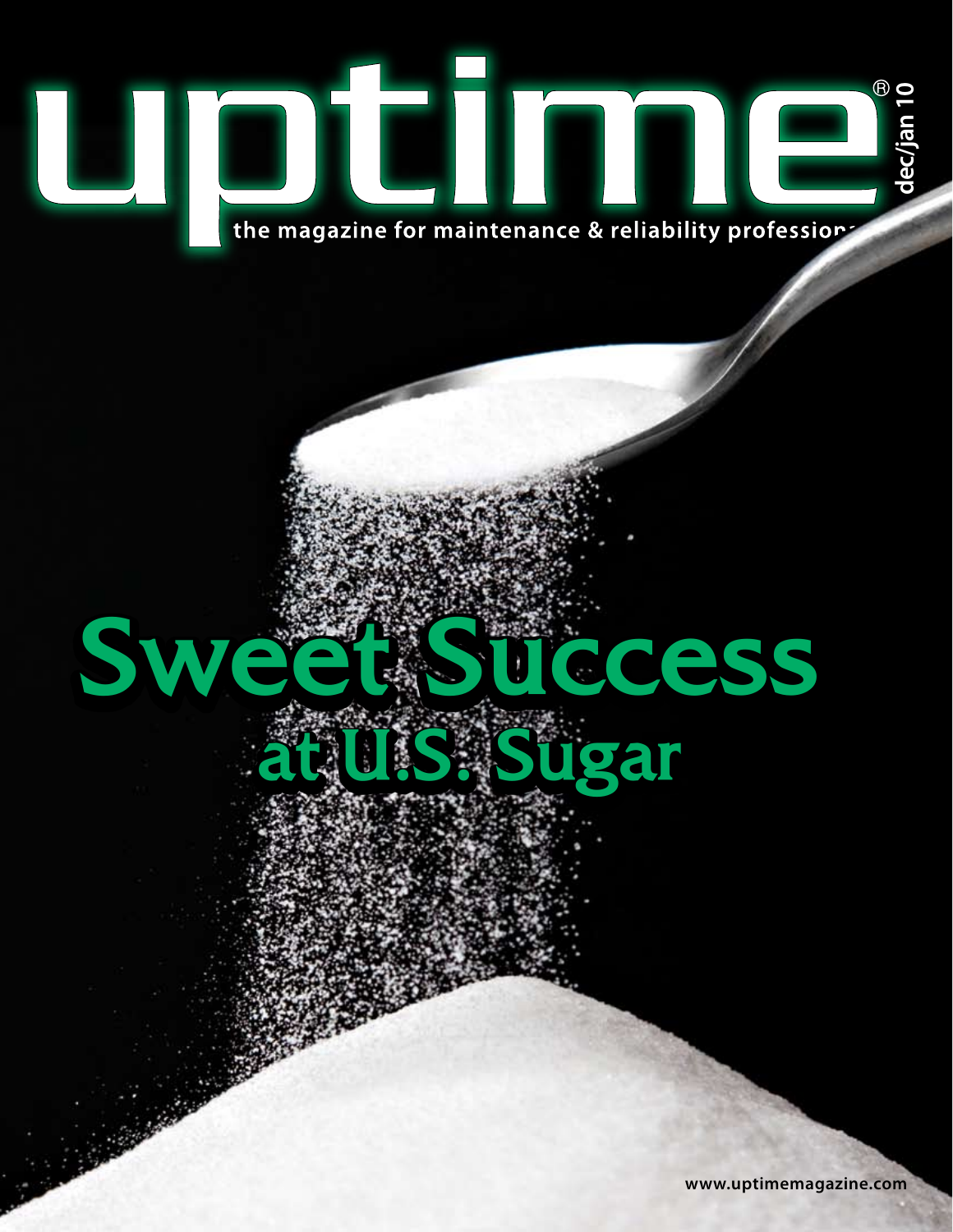

**A 12% increase in production capacity over three years with virtually no increase in operating costs makes United States Sugar Corporation the leading producer of retail and industrial bulk sugar in the United States.**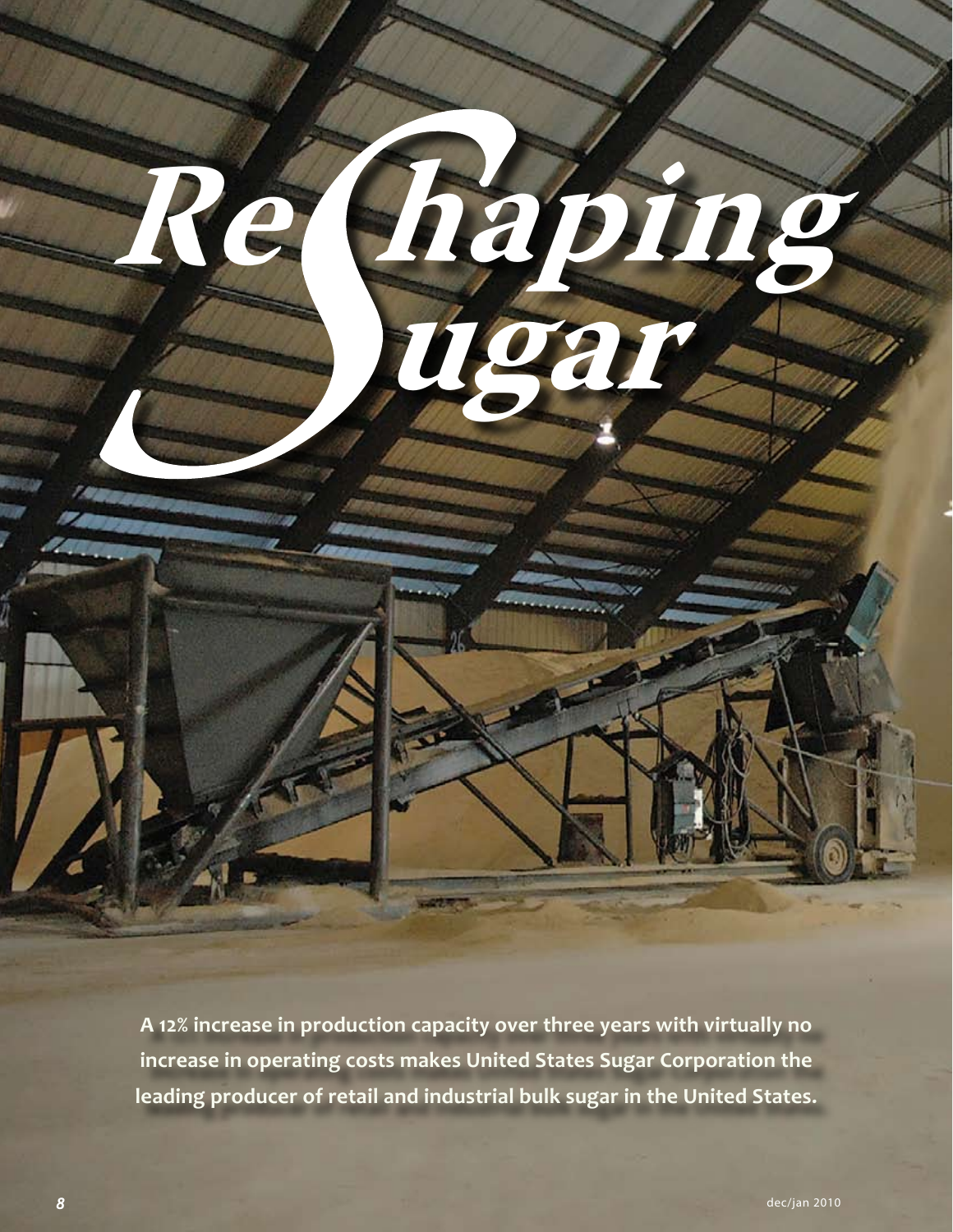#### *by Darrin Wikoff, CMRP*

**nited States Sugar Corporation is headquartered in Clewiston, Florida. Clewiston is a remote agricultural town of about 7,000 people located near the southern shores of beautiful Lake Okeechobee and is affectionately referred to as "America's Sweetest Town." Nestled amongst the Florida Everglades and the rich soils of sugar cane fields is the world's largest fully-integrated sugar factory and refinery, originally referred to by founder Charles Stewart Mott as the Clewiston Sugar House. Perched upon roughly 200 acres of land, the facility is supported by 405 employees. Today, thanks to improvements made via technology, the "Breakthrough Project", and a program known as "Operational Excellence", the refinery produces over 700,000 tons of sugar per year from its nearly 188,000 acres of sugar cane crop.** 

**In 2006, the Clewiston Sugar House embarked on a journey to become the lowest cost producer of sugar in the world. As a result of competitive pressures stemming from Mexican imports and other offshore refineries, a 400% increase in fertilizer cost, and rising fuel costs, President and CEO, Robert 'Bob' Buker Jr. targeted the Clewiston facility to increase capacity and reduce operating costs. His message to the newly appointed Vice President of Manufacturing, Neil Smith, was simple: "change the culture." With plans for expansion already underway, Smith acknowledged, "I needed reliability to make a difference in how we were to do business." He needed to develop a strategy that would deliver lower operating costs and ensure quick recognition of their 950 tons per hour, technology-driven expansion and create a sustainable culture of process efficiency. In February 2007, U.S. Sugar began revitalizing their agribusiness in Clewiston through a dedicated focus on building systems – infrastructures and business processes – to ensure higher levels of operating performance. Everything about how U.S. Sugar managed the Clewiston Sugar House was about to change, and with dramatic results.**

**In 2007, the Clewiston facility was in a state of disrepair. Many of the assets used in sugar milling and refining were badly deteriorated and covered in process remnants and mounds of bagasse – the byproduct of sugar cane milling which resembles grass clippings. Debris, scrap from past expansion projects and discarded equipment were strewn throughout the facility. Smith and the Engineering & Maintenance Manager, Derek du Plooy, saw this as an opportunity to quickly illustrate how Clewiston could reform their culture by bringing pride back into the workplace. They began engaging employees in cleanup efforts, allocated resources to removing scrap yards and** 

**U obsolete materials, and planted grass, trees and other shrubbery and flowers where debris had once been.** 

**In addition to housekeeping efforts, Management aggressively identified, and implemented, several quality-of-life campaigns geared towards improving employee workspaces and break areas. For example, for the first time in decades, mechanics in the Boiling, Evaporation and Crystalization areas now have an adequate workshop to complete major equipment repairs and store their tools. With many of the employees at the Clewiston facility having more than 20 years of dedicated service to U.S. Sugar, and a notable level of distrust resulting from past management practices and breakdowns in Union relations, culture change was not going to be easy. Through these efforts and others focused on engaging employees in decisions affecting the improvement process, Management was confident that change was possible.**

**Before beginning the Operational Excellence journey, Clewiston was accustomed to losses that impacted "pan strikes" – a term that refers to an old practice of striking a keyway which allowed the sugar batch to flow into the refining process – to the tune of \$5.4M per month, or just over 237,000 cwt (hundred weights) of lost production. Downtime was no stranger to this facility, and it affected assets of all types – mills, motors, boilers and even railcars. This is significant because the business of making sugar from sugar canes is constrained by the seasons.** 

**U.S. Sugar, like many other sugar factories, has a harvest and sucrose extraction season that lasts between six and eight months. From October through April, sugar canes are ideal for harvest, and the factory must maximize process flow to ensure continuous shipments of refined sugar to customers throughout the year. The optimum lead time from harvest to grinding the sugar cane is only seven hours, so every minute counts when transporting the cut canes from the field to the factory. Delays during harvest may also jeopardize the organization's ability to supply steam and electricity to the factory, because the power house, which allows the Clewiston facility to be self-sustaining and therefore, minimize utility costs, burns bagasse as their primary fuel source. In response to these challenges, U.S. Sugar and Management at the Clewiston Sugar House decided to pursue a global Operational Excellence effort that would bring improvements to both the agriculture and refining business units.**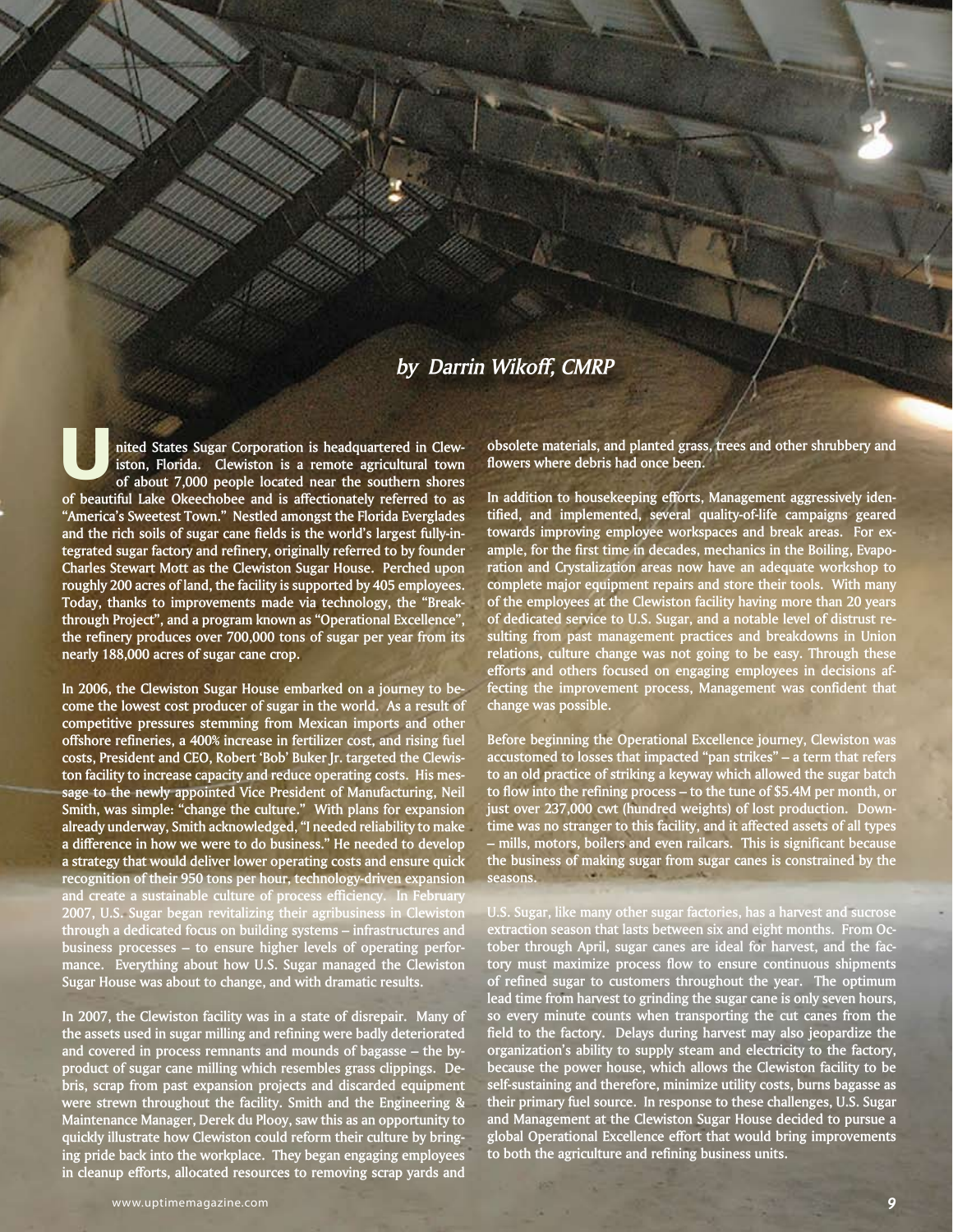#### **Operational Excellence**

The Operational Excellence mission of U.S. Sugar is clearly focused on bringing pride back into the workplace in order to be the low cost producer within the United States.

"The way you change culture is to instill pride," says Neil Smith. Upon Smith's desk lies a stack of laminated pocket cards entitled "The Change" which illustrate the mission of Operational Excellence. Smith uses these cards when employees enter his office as a means of continually reinforcing the company's desire to create a more inviting workplace that enables efficiency and improvement. Even after two years of implementation, Smith and his leadership team are committed to culture change as the leading improvement objective. To say that change is part of the improvement strategy would be misleading, it's the overall mission of Operational Excellence. Everyone within the Clewiston facility has a responsibility to instill pride. Everyone from the Maintenance and Engineering staff to the administrative staff has been recruited to assist with the transformation. As an example of inclusive thinking, administrative assistants are responsible for monitoring and managing landscaping maintenance and restoration. No one takes this mission lightly, and that's an indication of the level of pride that Management has already instilled.

The mission of Operational Excellence continues with a focus on processes, or systems, as Smith and his team commonly call them. These systems are the means by which business leaders hope to institutionalize new behaviors in support of reliability, maintenance, materials management and operating best practices. "Operational Excellence put in systems and steps that allow the culture to evolve," says Jack Webb, the Powerhouse Maintenance Planner. Evolution of culture, instead of forcing people to change their behaviors, is a very unique approach to change management – one that, if you stop and think about it, makes sense. Like many other competitive companies, U.S. Sugar has undergone numerous improvement initiatives in the past which claimed to have a culture change component. In the past, they've focused on "managing" the change, meaning they used tactics aimed at requiring people to adopt changes. In the past, resistance to changes merely shifted from active to passive, leaving Management with a perception of success. When the focus moved to the next "flavor of the month" employees went back to doing things the same old way, producing the same old results. The approach to Operational Excellence is different because the primary focus is on culture change, therefore requiring solutions that would deliver change.



Figure 1 - Scrap from past projects next to Mill.



Figure 2 - Beautification efforts outside raw sugar warehouses.

In February 2007, Smith engaged Life Cycle Engineering (LCE), a Charleston, SC-based reliability consulting firm, to guide and mentor U.S. Sugar through their journey towards Operational Excellence. Leveraging LCE's Reliability Excellence methodology, from March to May 2007, the Clewiston Sugar House partnered with industry experts and representatives from the agricultural business to develop formal business processes. The system design focused on four main areas of Operational Excellence:

**Work Management –** Those processes which govern how U.S. Sugar would manage maintenance resources and coordinate activities with operations in order to more efficiently execute repairs and preventive maintenance routines.

**Materials Management –** Those processes which would ultimately enable U.S. Sugar to consolidate inventory warehouses and optimize on-hand quantities to reduce holding costs while ensuring a just-in-time delivery of materials to operations and maintenance.

**Reliability Engineering –** The focus within these business processes was failure prevention and asset care. Redefining how U.S. Sugar develops and executes preventive maintenance programs, or how they

capture and analyze failure data, has added a level of predictable performance that's been lacking since the first pound of sugar cane was ground in 1929.

"In meetings now we talk about the consistency of Milling operations (from hour to hour) instead of focusing on overall tons per day," says Sean Miller, Reliability Engineer.

**Operational Efficiency –** Operations focused on developing systems to 1) identify the source of losses which impact sugar production; 2) report losses on an hourly basis to determine corrective actions; and 3) quantify the impact of the cumulative losses. As a philosophy, Overall Equipment Effectiveness (OEE) was the model that led to the current methodology in place. However, unlike most OEE first-timers, the Clewiston leadership team focused on eliminating repetitive losses per day instead of focusing on the number or percentage of OEE. This leading-indicator application of OEE has helped to change the culture within the operating ranks.

The Reliability Excellence Model, shown in Figure 3, outlines the areas of improvement that helped U.S. Sugar drive culture change within the Clewiston facility. Beginning with a solid foundation of management commitment, strengthened by cross-functional partnerships between Maintenance Planning, Engineering and Maintenance Supervision, the facility was able to engage employees in defining the problem statement and gaps which were preventing the Sugar House from achieving the desired levels of operational efficiency. Through a business process re-engineering approach, focus teams were able to define the systems needed to transform their business. These focus teams included members from all levels of the organization, from the Refinery, Factory, Powerhouse and Agriculture. Although the teams were facilitated by LCE coaches, it was U.S. Sugar employees, the stockholders, who ultimately deployed solutions within every aspect of the operation which delivered results and seeded the culture change initiative.

The initial implementation of newly designed business processes began in June of 2007. The implementation began in the boiling operation, where sucrose extracted from the sugar cane enters a series of centrifuges and boilers in order to separate the raw sugar crystal from the molasses, then quickly spread to the Powerhouse, Factory and finally the Refinery itself. Throughout the implementation in 2007 and 2008, employees and management worked to refine the systems put in place as their understanding matured and results were recognized. Since 2007, the processes have been simplified, no longer needing the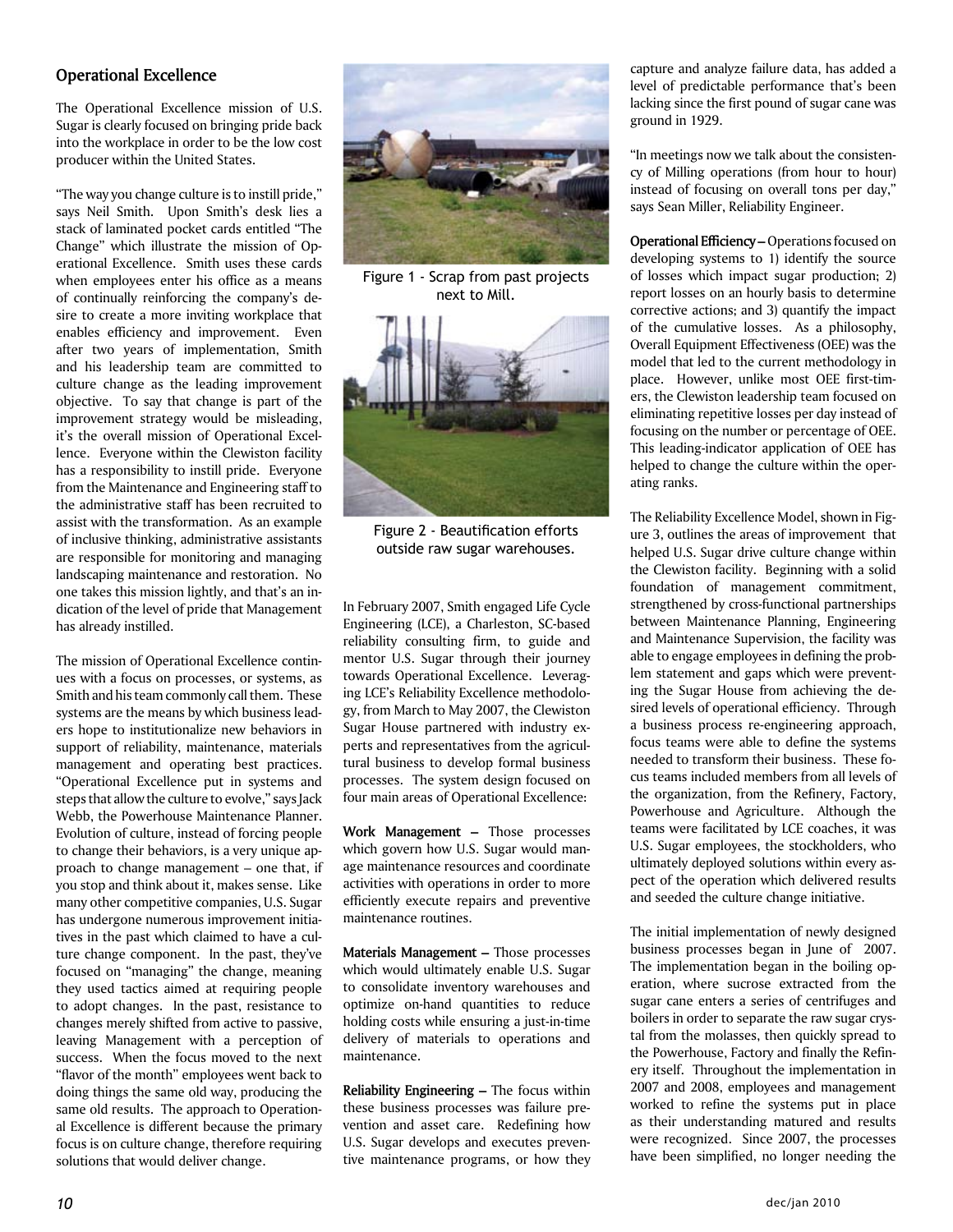



original degree of detail, and today serve as a method of auditing one another, as partners, against agreed upon standards of practice. For example, during the 2009 summer repair – a planned outage within the factory that allows the organization to recondition assets in preparation for the grueling harvest season – management revoked overtime as a means of completing the planned work. Instead, management and supervision within maintenance and operations held each other accountable to follow the business processes and work within the framework of the system. This was a real proving ground for Operational Excellence. By mid-September, two weeks before the outage period was scheduled to conclude, 99% of the scheduled work was completed as planned, and no additional overtime, beyond scheduled overtime resulting from natural shift rotations, was necessary. The system worked! Everyone from the controller to factory operators were impressed with the results; never before had a summer repair gone so smoothly. Just one year prior, maintenance had expensed a considerable amount of overtime in an effort to rush the scheduled work to completion within the last 2-3 weeks of the outage.

Today, efforts continue in materials management, job planning and the development of preventive and predictive maintenance routines. There's a new level of confidence in the system that's helping to accelerate improvements in these areas. A heightened level of trust within the materials management system has created an increase in demand for kitted materials – prepared packages of spares, consumable materials and special tools for repairs and preventive maintenance. Operators are being engaged more and more in preventive maintenance routines throughout the factory, performing duties such as cleaning, lubrication and recording system parameters for engineering analysis. Reliability engineering

resources are continuing to help minimize downtime through the application of predictive technologies like vibration analysis, oil analysis and thermography. The level of skepticism is diminishing. One Operations Supervisor, Billy Dyess, shared "I wasn't a believer in vibration analysis…I didn't have time to stop packaging." Dyess explained that his perception of the value that predictive technologies can bring to his organization has changed: "The first couple of 'predicted failures' made me a believer."

The Clewiston Sugar House is not out of the weeds yet; there's still a long road ahead. Failures still plague the factory and other areas of the facility, but operations continues to monitor losses and the number of days of good production without a failure, in order to help maintenance and engineering improve the system. More and more data is being compiled within the newly implemented SAP enterprise asset management system that engineering will be able to use to further eliminate those repetitive problems that are still preventing the operation from reaching the new performance targets established by upper management. Maintenance is working to continually strengthen their ability to reduce turnaround times when critical equipment repairs are necessary. The collaborative efforts of these partners will continue the focus on culture change, and within a couple of years you'll be reading about U.S. Sugar achieving Operational Excellence.

#### **Operational Excellence Delivers Results**

If you participated in the U.S. Sugar tour at the International Maintenance Conference (IMC) in December of 2008, then you were able to see firsthand the improvements that were be-

ing made at the Clewiston factory. But, I'll bet you didn't know of their success. Operational Excellence has already delivered some pretty amazing results for the Clewiston Sugar House. Although pan strike losses and energy losses still occur, there's been significant progress towards reducing operating costs per unit of production. Here are some of the measurable results from U.S. Sugar's journey to Operational Excellence:

- Within two years, grinding operations in the factory have increased 16% from 27,000 tons per day to over 32,000 tons. In fact, in the first 19 days of the 2009-2010 har vest, the Factory set a record production of 500,000 tons of processed sugar cane, which equates to 92,000 tons over projec tions and nearly three days of additional sugar processing capacity. Much of these gains can be attributed to more effective maintenance being performed during the off season, as evident by a 35% decrease in "emergency work."
- In turn, the refinery has had record produc tion runs for the past two years with an overall increase in production capacity of just over 12%. The additional sales of 1.7M cwt is a direct result of those efforts focused on the elimination of failures, more efficient execution of maintenance during service days and mini-outages, and operators taking ownership for the day to-day condition and care of their assets. Mechanics and operators working together reduced elevator failures from one per month in 2007 to a total of two in 2009, an 83% reduction in downtime.
- Operational Excellence has also signifi cantly impacted maintenance costs. For example, during the last repair season, contract labor costs were reduced by 33% as a result of increasing internal labor uti lization by 12.4 FTE's throughout the entire factory – both a direct result of improve ments made in work and materials management.
- The materials management focus quickly resulted in the elimination or sale of \$2.9M of obsolete or damaged inventories that were continuing to accrue carrying costs. Indirectly, by removing the poor quality maintenance spares, downtime to opera tions has been reduced, resulting in the already mentioned improvements in capac ity. Most notably, Clewiston has consoli dated inventories from the refinery and agriculture, reduced the number of ware houses being occupied and maintained by the facility from 11 to 3, and reduced ware housing labor by 8 FTE's.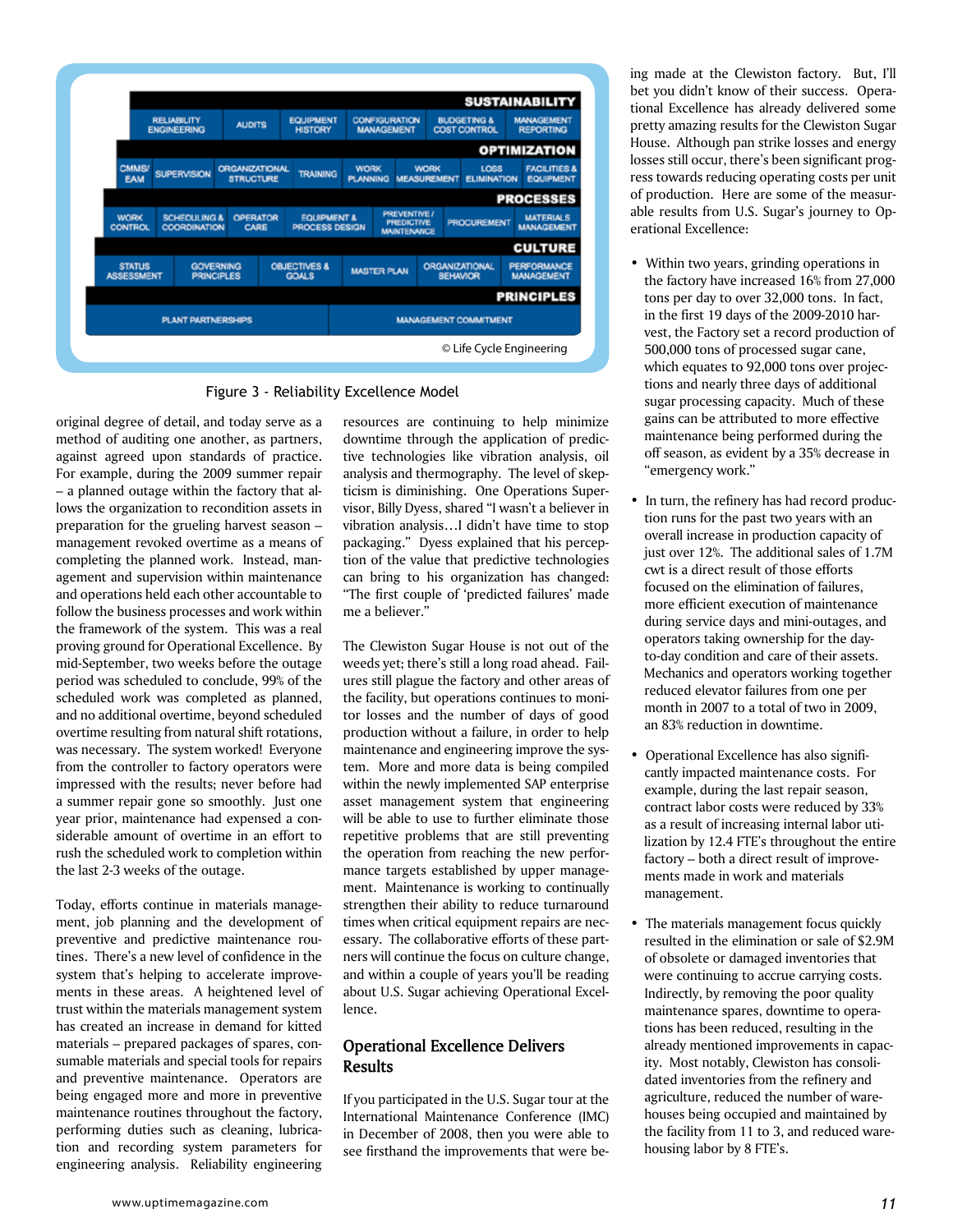• We can't forget the customer focus of Operational Excellence. As of October 2009, customer complaints, at 0.05 per 1000cwt, are down 84% from 2006, and 54% from 2008, an impressive testament to the overall impact that culture change can have on an organization's ability to in crease customer value.

So, what about the culture change? Are we there yet? The Warehouse Manager, Randy Hall, had this to say, "There are holes in the wall now; before it was a solid brick wall." Pride is evident in every aspect of the U.S. Sugar operation in Clewiston. Leadership continues to reinforce the expectation that employees need to take ownership of their facility and the work they do day-to-day. Business systems that were in place prior to the implementation of Operational Excellence are constantly being challenged to ensure that they meet the overall mission of the facility. Darrel Collier, the Factory Manager, said "The first year was pretty tough…but once we understood the system, it got easier and easier." Culture change is not a quick win in any improvement strategy. Change takes time, but this facility, and leadership, is willing and committed to making it happen. As a consultant with more than eight years of experience helping organizations like U.S. Sugar implement transformational change, I can't remember when I saw so much dedication to change. I believe that their success, and what holds leadership accountable for the change, is the routinely communicated mission of Operational Excellence, "The Change." Organizations that declare victory once they see evidence of the solution driving the desired result ultimately fail to recognize the full potential of Operational Excellence. In my mind, this factory is different. Leadership in Clewiston won't sound the trumpets of victory until they see evidence of a new, institutionalized culture. This implementation has not been a technical solution with a cultural component; it's a cultural solution with technical enablers.

#### **Sustaining the Gains**

Sustaining the Operational Excellence journey requires you to first align your organization based on the long-term vision of how your organization is to do business. As Neil Smith expresses it, "If we're not going to be reactive, then we don't need the redundancy in management to support the reactive." This refers to Smith's focus on aligning his leadership and supervisory structure within the factory to support a proactive and more efficient manufacturing operation. Consolidating supervisory positions that were in place due to former reactionary habits afforded Clewiston the opportunity to reallocate qualified resources



Figure 4 - Photos of MRO material storage in Central warehouse before the project and properly stored materials after the project implementation.

to new roles such as Maintenance Planner, Material Coordinator and Reliability Engineer. These roles help support the implementation and long-term sustainability of newly defined business processes.

Most people within the factory believe that they are achieving a level of stability that affords them the opportunity to really optimize performance of the operation. The organization is now in a transition from a maintenanceled, although manufacturing sponsored, improvement campaign to one that's led by operations. Supervisors aid the sustainability efforts by frequently communicating how the system is designed to work and how it will affect operators, in order to further build awareness. Employees within operations have not been as engaged as the maintenance and engineering departments, beyond the housekeeping efforts originally deployed by Smith and his leadership team, so sustainability means getting these people involved in decisions affecting improvements in their areas. There are a number of pockets of excellence where operators are taking a more aggressive role in operational efficiency. For example, in the refinery, operators in the packaging area are

competing with one another to see who can maximize production while working within the guidelines of the system. It's this type of healthy focus on efficiency that will enable the Sugar House to sustain improvements over the next couple of years.

Management is also working on sustaining the gains. Metrics are now in place that help business leaders monitor the operation against the system. For example, SAP notifications are tracked to ensure operators and operations supervisors are entering maintenance needs in the work order system to be prioritized, planned and scheduled. Supervisors are also tracking the number of notifications that identify a potential failure before it impacts production. These monitoring practices will ensure the integrity of the system while continuing to reinforce cultural expectations. Although some people still operate outside the system, it's getting harder and harder to hide.

While this story has focused on the manufacturing side of the business, the agriculture side of the business has been involved since the global design of the system and has implemented many of the same improvements. An-



Figure 5 - Aerial plant photo after cleanup efforts.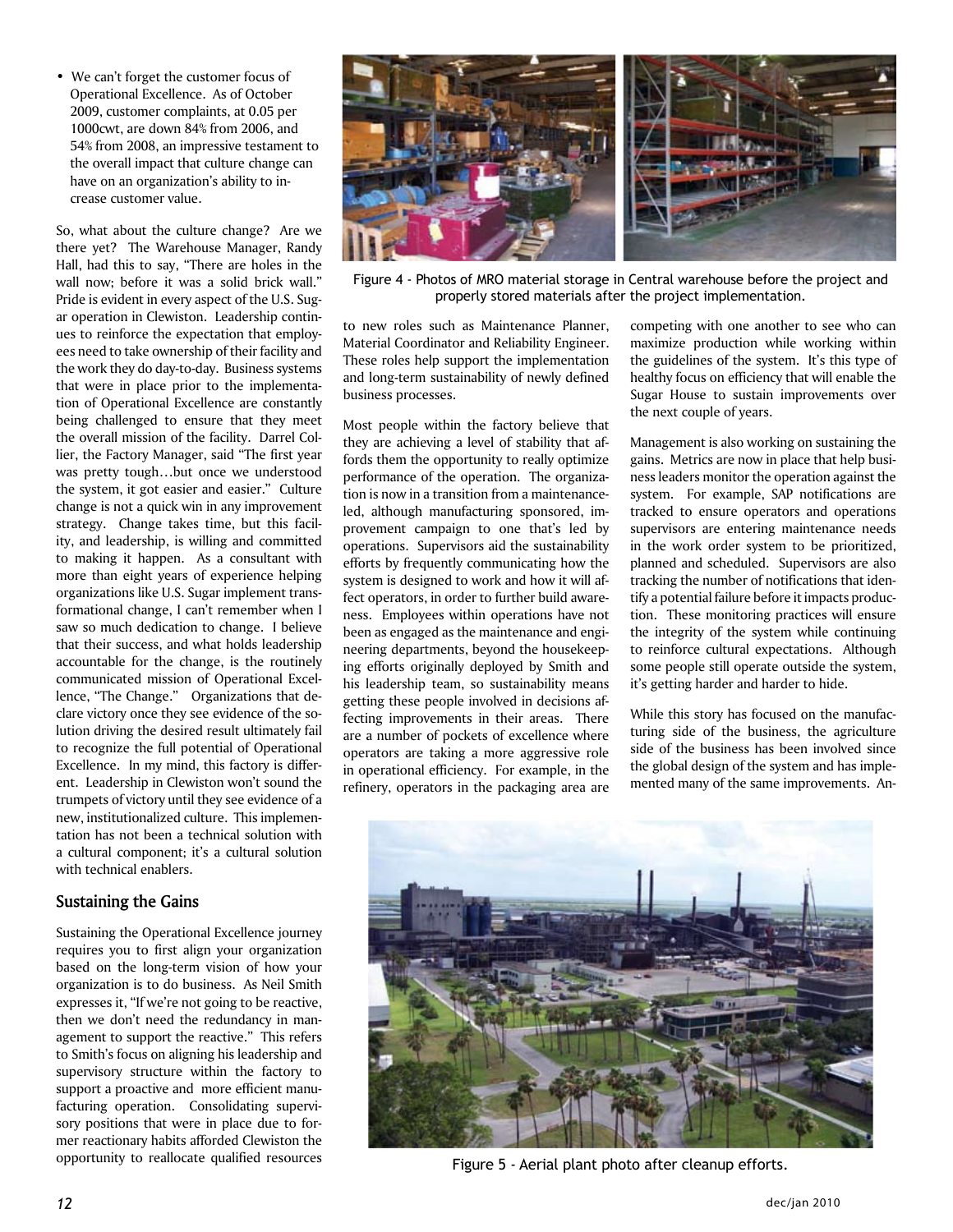other aspect of sustainability worth noting is the impact of Operational Excellence on the agricultural business. Because of the record production levels achieved during this year's opening harvest, with the factory being three days ahead of projections, agriculture will benefit from operating cost reductions, theoretically having to harvest three days less this year than in previous years. This effectively reduces the demand in agriculture on labor and fuel, resulting in a \$2.5M savings. This supply chain effect is a great catalyst for sustainability and the enterprise partners will achieve a lower overall cost per unit and ensure future collaboration with regards to improvements.

#### **Learning from the Clewiston Sugar House**

What can we learn from U.S. Sugar's journey to Operational Excellence? Here are a number of key observations that you should keep in mind before beginning your improvement process:

- 1. The mission is culture change, and capital enhancements and technical improve ments are best deployed as enablers.
- 2. Employee engagement is critical to suc cess, it's all about the people and your first step is to instill pride in the work place.
- 3. Never overlook the opportunity to com municate the mission of your improve ment strategy or the intent of the solu tion. Building awareness builds desire in your employees to get engaged.
- 4. Design your "system" with the beginning and end in mind. When beginning your improvement process, employees need more detail to fully understand the system and how they are integrated into the system. Once implemented, refine the system as a method of auditing and maintaining personal accountability to uphold the principles of your strategy.
- 5. While starting slowly within a specific area of your facility, embrace the eager ness of leaders who take the design to new levels of enthusiasm, commitment and results.
- 6. Continually reinforce the successes that your improvement process brings to the organization. Once again, never overlook an opportunity to initiate a conversation that reinforces the mission and how the organization is working towards that mission.
- 7. Keep the focus on the long haul. Put people in positions where they can be

 successful in executing the new system. Remember that the overall goal is culture change, and position your business lead ers where they can effectively sponsor the change.

- 8. Recognize when certain groups or departments have not been involved as a result of the initial design. Take steps to reshape your strategy in order to increase engagement and further drive performance results.
- 9. Education is the first, second and third step in your implementation process. Employees who don't understand the system or how they must change their behaviors in order to work within the system will inevitably develop work arounds. Work arounds restrict your organization's ability to achieve the full

potential of your solution.

10. Build partnerships within your supply chain in order to share lessons learned and leverage improvements that impact customer value.

*Darrin Wikoff, CMRP, specializes in organizational change management, business process re-engineering, reliability engineering, and work management. As a Principal Consultant and adult education facilitator at Life Cycle Engineering (www. LCE.com) Darrin empowers his clients and students with the skills and knowledge necessary to implement business transformation initiatives like Lean Manufacturing, Total Productive Maintenance and Reliability Excellence. Darrin can be reached at dwikoff@LCE.com*

### **An Interview with Robert Buker, Jr., President of U.S. Sugar**

Robert Buker, Jr. is a welcoming, gracious and personable man. His pride for U.S. Sugar's accomplishments in Clewiston is abundantly obvious, and he clearly believes that Operational Excellence has averted the closure of the Clewiston Sugar House.

Buker described the Clewiston facility as "out of control on so many levels" prior to the Operational Excellence implementation. "We didn't know what we were making, buying or even paying our employees." Buker explained that U.S. Sugar didn't have the systems in place that allowed them to understand how much sugar they were making, or measure performance of any part of the operation, and they didn't understand how much of an impact the agricultural side of the business was having on manufacturing. With market prices flat since 1980, "we were getting squeezed and had to make a change."

"You don't lay out a battle plan you can't explain in a few words," he said when I asked why his primary expectation of leadership was to change the culture. He went on to say that "if you make it too complicated, people will lose interest." Buker's patience and understanding of the improvement process is unusual for a man of his position. Most executives want improvements immediately, and no doubt he did too, but his fortitude to stay the course and hold his leadership accountable to deliver has been a critical success factor. "If you attack further behind enemy lines, you don't always feel the impact, but a more significant impact you make." This was the analogy he used to explain his decision to go with an improvement strategy like Operational Excellence, which would take three to five years to deliver significant results. I should mention that many of Buker's analogies were military references which stemmed from his upbringing and passion for military history. Buker admitted he was not always patient. He didn't wait for the culture change to be "fully staged", in his words, but instead pressured the organization to implement the breakthrough project and both technical and change-oriented improvements of Operational Excellence at once. If he'd had it to do again, he would have waited.

Buker describes today's Clewiston operation much differently. "We're measuring each stage from cut to deliver to grind to refine". He's proud of the fact that their ability to deliver cut sugar canes to the Factory in seven hours or less is the best in the world, and ultimately helped them avoid nearly \$5M in sucrose losses this year, which certainly translated into increased revenues. Buker speaks fondly of the fact that Clewiston is more deliberate in their activities, "more precise in everything we do." Buker summed it all up by saying that the implementation methodology, facilitated by Life Cycle Engineering, was "an ignition source for culture change" and helped the Clewiston Sugar House transform their business from "terrible, to world-norm, (and soon) to world-class."